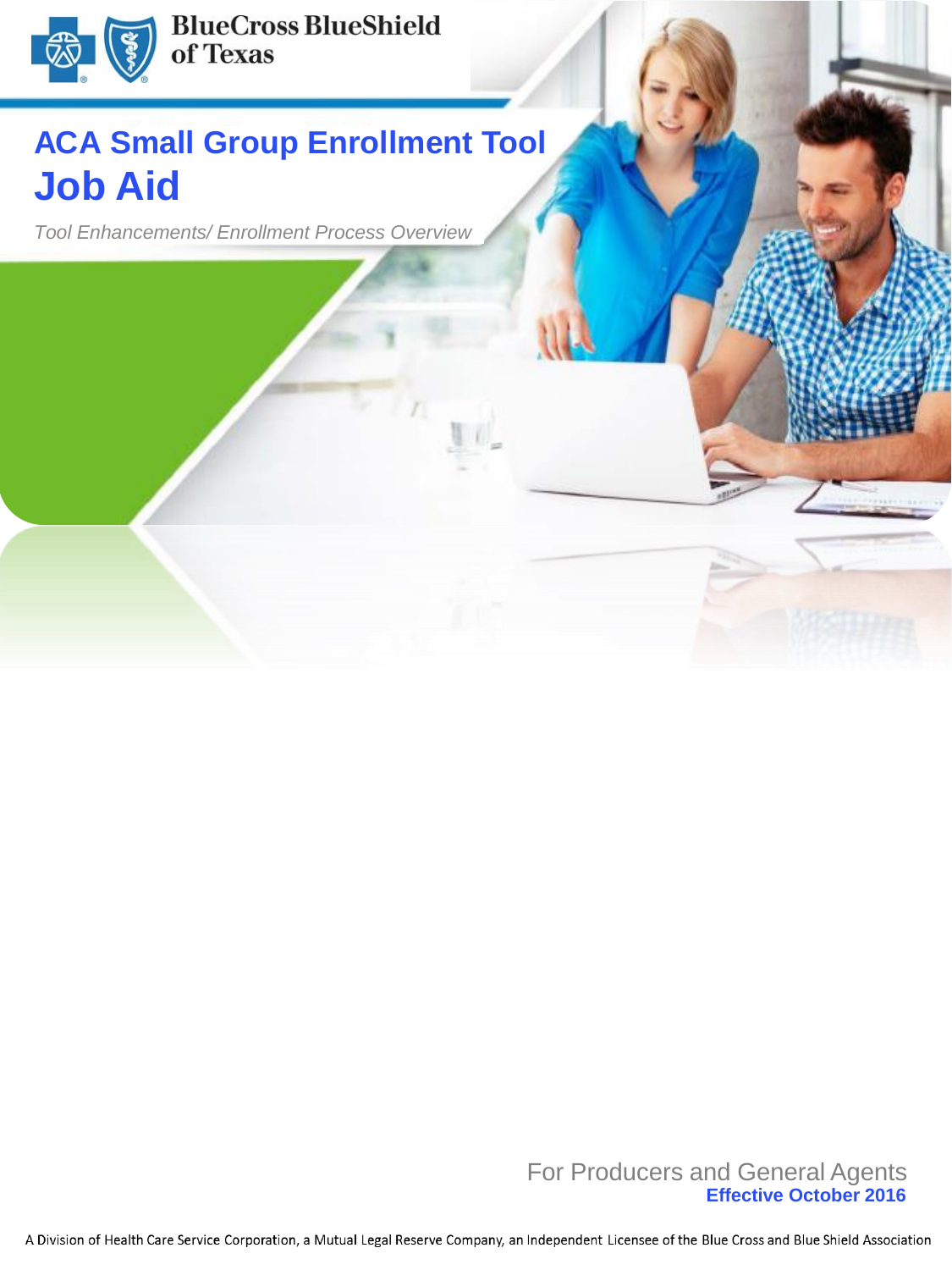### **Document Purpose**

This job aid provides a quick overview of the eSales ACA Small Group Enrollment tool enhancements. These enhancements are effective October 28, 2016.

### **Table of Content**

Click to jump to the desired section.

- **[ACA Small Group Enrollment Process](#page-5-0)**
- [Key Enhancements](#page-4-0)

### **Other Reference Materials**

Below is a listing of other relevant reference materials:

- eSales ACA Small Group Enrollment User Guide
- eSales ACA Small Group Enrollment Video

### **Resources/Contacts**

- For technical issues with the eSales enrollment tool, please contact our ITG Service Center at *1-888-706-0583.*
- For questions or concerns regarding the eSales Enrollment tool, send inquiries to:

**[ACASmallGroupEnrollmentSupport@bcbsil.com](mailto:ACASmallGroupEnrollmentSupport@bcbsil.com)**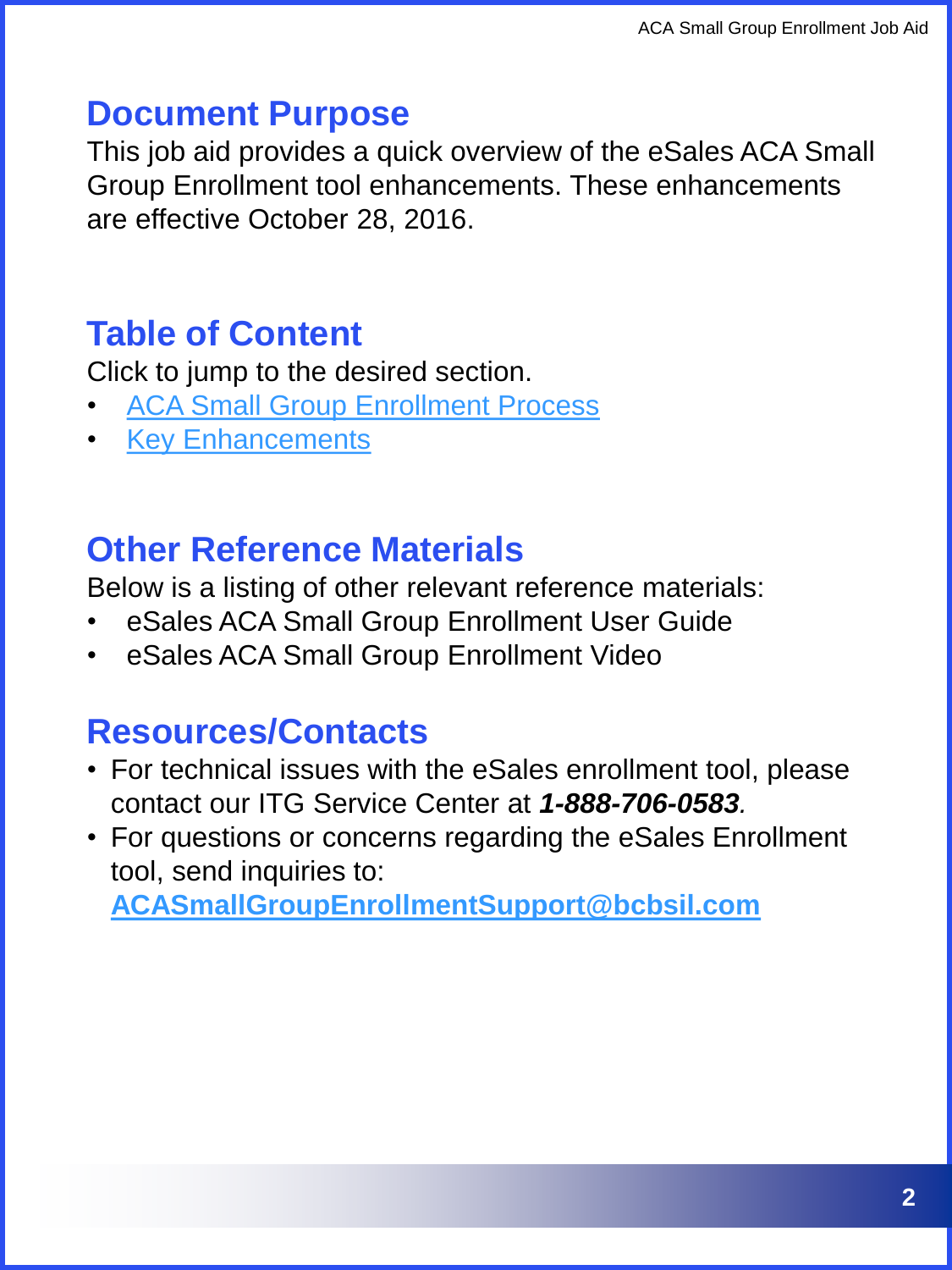### **ACA Small Group Enrollment Process**

In this job aid, we will discuss the enhancements that have made to the enrollment process applicable to Producers and General Agents.



### **Steps to Enroll a Small Group:**

- 1. Pre-Enrollment Process
- 2. How to Enroll a Small Group
	- i. Account Information
	- ii. Additional Information
	- iii. Plan Selections
	- iv. Member Census
	- v. Rates
	- vi. Account Summary
	- vii. Release for Enrollment
- 3. How to Access and View Reports
- 4. How to Track and Manage Enrollment
	- i. Enrollment Status
	- ii. More Information Required
	- iii. Underwriting Approval Received
	- iv. My Enrollments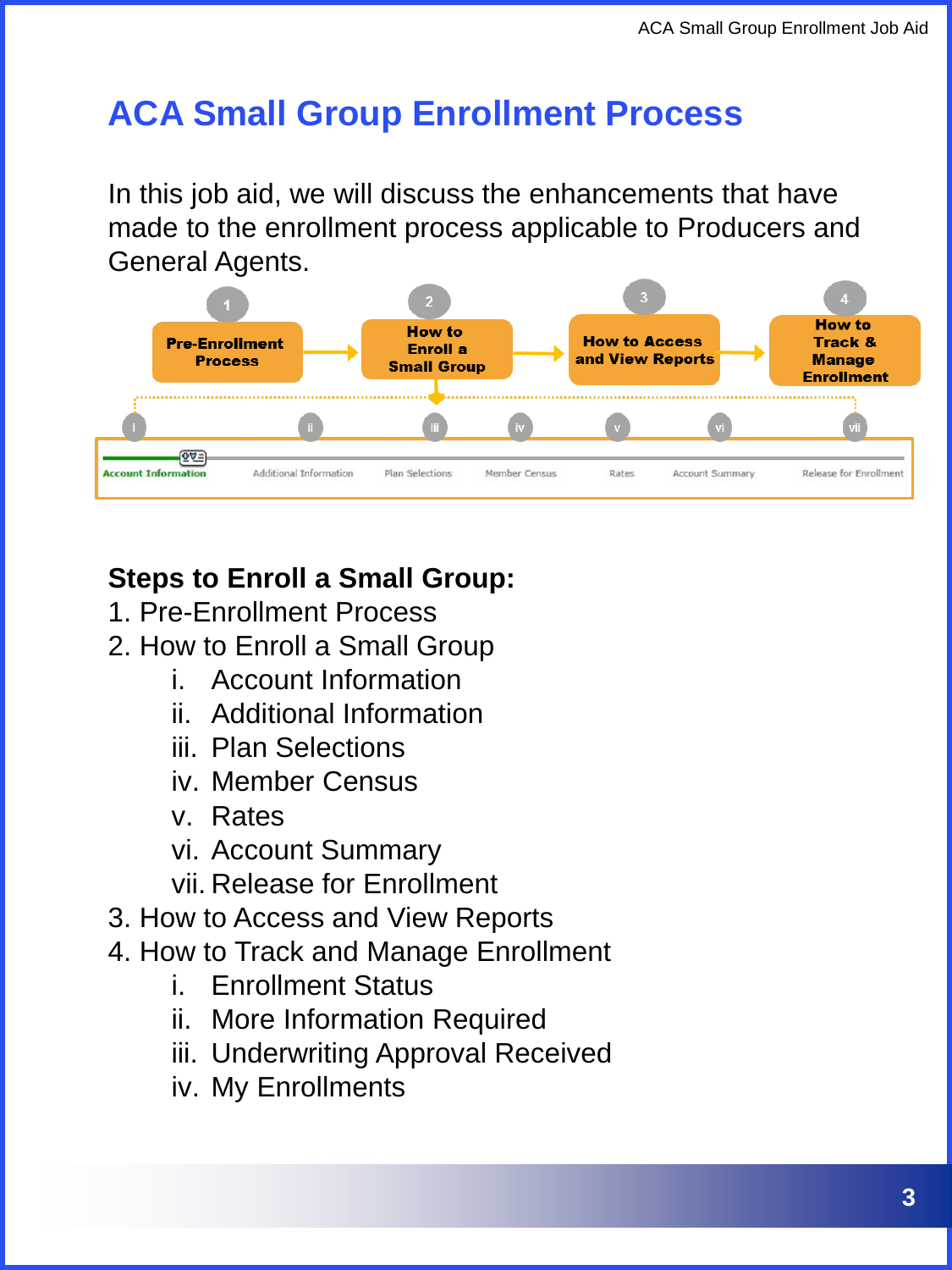### **Key Enhancements**

While discussing the changes, we have aligned the enhancements with the enrollment process steps as discussed on the previous page. This will help you to identify where the enhancements have been included in the process.

#### **Search Functionality**



#### *Step 1: Pre-Enrollment Process*

- a) From the Enrollment Home screen, you can now press the **Enter** key, on your keyboard, to submit your search request in addition to clicking the **Search**  button on the screen.
- b) You can now search "In Process" or "Completed" enrollments by the account's nine-digit Employer Identification Number (EIN).
- c) You can now search "In Process" or "Completed" enrollment cases by Request ID (if applicable).

| <b>Enrollment</b>                 | <b>Enrollment Home</b>                                                                            |
|-----------------------------------|---------------------------------------------------------------------------------------------------|
| Search Existing Accounts/Quotes v | Search by Quoted status to start enrolling a quoted prospect, or Start Enrollment without a Quote |
| <b>Account Name:</b>              | <b>Quote Number:</b><br>Status:                                                                   |
| Agent:                            | <b>Effective Date:</b><br><b>Account Number:</b>                                                  |
| <b>Division: Texas</b>            | Case ID:<br>EIN:                                                                                  |
|                                   | <b>Request ID:</b><br><b>Co</b> Search<br><b>Clear</b>                                            |
|                                   |                                                                                                   |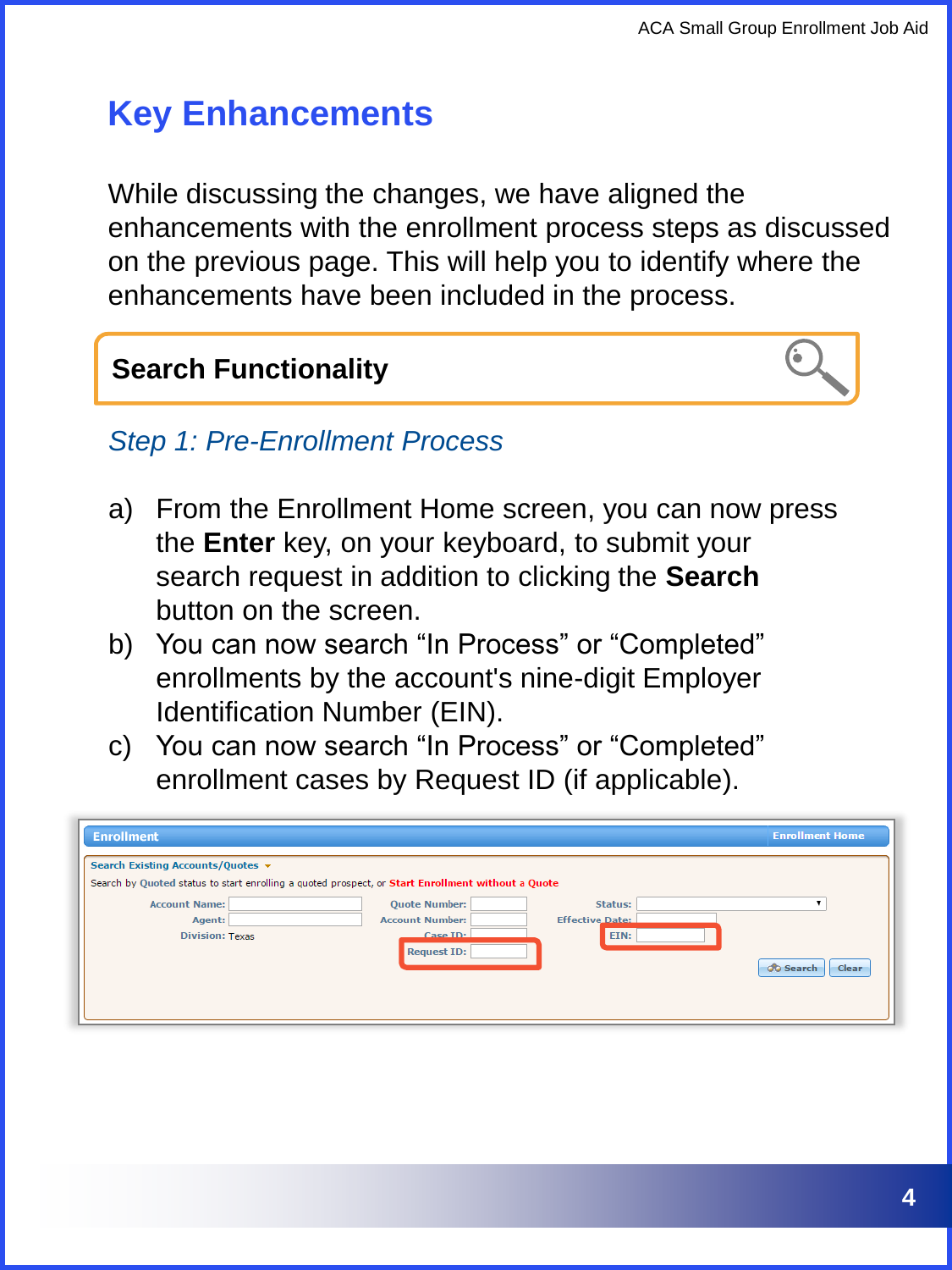### **Account Information: Physical Address**



*Step 2: How to Enroll a Small Group > i. Account Information*

When entering the group's address in the **Physical Address** section, the tool will automatically check that the information is valid. If prompted, you need to enter a correct and accurate address to continue to the next required screen. If you encounter any issues while entering the address, visit the USPS link on the screen to confirm the appropriate address information.

#### **Q** Attention

- ◯ The Address provided appears to be incorrect. Please input the correct Address.
- ⊘ The City provided appears to be incorrect. Please input the correct City.
- ⊘ As per entered address details, county selected is not valid. Please select as county in primary address.

**Account Information: Producer/General Agent /Subproducer Fields**

*Step 2: How to Enroll a Small Group > i. Account Information*

<span id="page-4-0"></span>You can now clear an entry in the Primary Producer General Agent/Subproducer fields and re-enter the desired values. Click **Clear** to remove the name and enter the required name.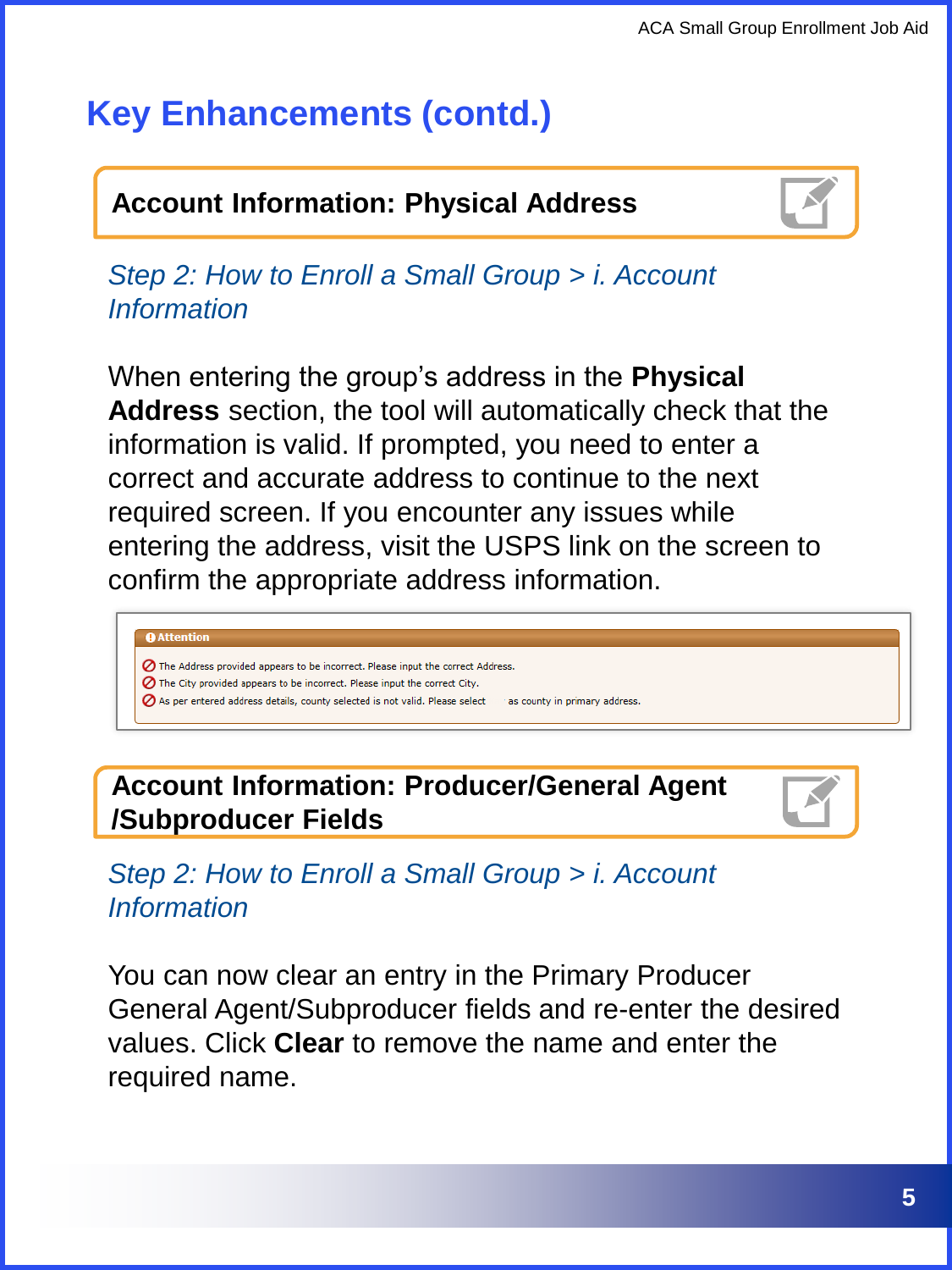### **Account Information: Email Address Validation**



*Step 2: How to Enroll a Small Group > i. Account Information*

You will be required to re-enter a valid email address to ensure that you receive all system generated notifications. If the entries do not match, then you will see the following error message: "*The email addresses do not match*."

In this example, we have entered only the Producer's email ID.

<span id="page-5-0"></span>

| <b>Producer Information</b> |                                                                                                                             |                 |
|-----------------------------|-----------------------------------------------------------------------------------------------------------------------------|-----------------|
| <b>Primary Producer</b>     |                                                                                                                             |                 |
| *Primary Producer Name:     | <b>ITG Test Broker2</b><br><b>O</b> Find                                                                                    |                 |
|                             |                                                                                                                             |                 |
|                             | <b>10X ID/ SSIN: IT DRUNERZ</b><br><b>PIOGUCCI #: IIDKUNEKZ</b>                                                             |                 |
|                             | *E-Mail Address: testingbroker2016@gmail.com<br>*Confirm E-Mail Address:  testingbroker2016@gmail.com                       |                 |
|                             | Telestrate + Bunaaaaaaa<br><u>complete autress, i soli south central Expressway</u>                                         |                 |
| $Fax \#$ :                  |                                                                                                                             |                 |
|                             |                                                                                                                             |                 |
|                             |                                                                                                                             |                 |
|                             | .) Please reach out to your Sales Representative if there are multiple producers involved and commissions need to be split. |                 |
| <b>General Agent</b>        |                                                                                                                             |                 |
| General Agent Name:         |                                                                                                                             |                 |
|                             | <b>OC</b> Find                                                                                                              | Clear           |
| Tax ID/SSN:                 | Producer #:                                                                                                                 |                 |
| E-Mail Address:             | Confirm E-Mail Address:                                                                                                     |                 |
|                             |                                                                                                                             |                 |
| Telephone #:                | Complete Address:                                                                                                           |                 |
| Fax $#$ :                   |                                                                                                                             |                 |
|                             |                                                                                                                             |                 |
| Subproducer                 |                                                                                                                             |                 |
| Subproducer Name:           | <b>O</b> Find                                                                                                               | Clear           |
| Subproducer #:              |                                                                                                                             |                 |
|                             |                                                                                                                             |                 |
| * - Required                |                                                                                                                             | <b>Continue</b> |
|                             |                                                                                                                             |                 |
|                             |                                                                                                                             |                 |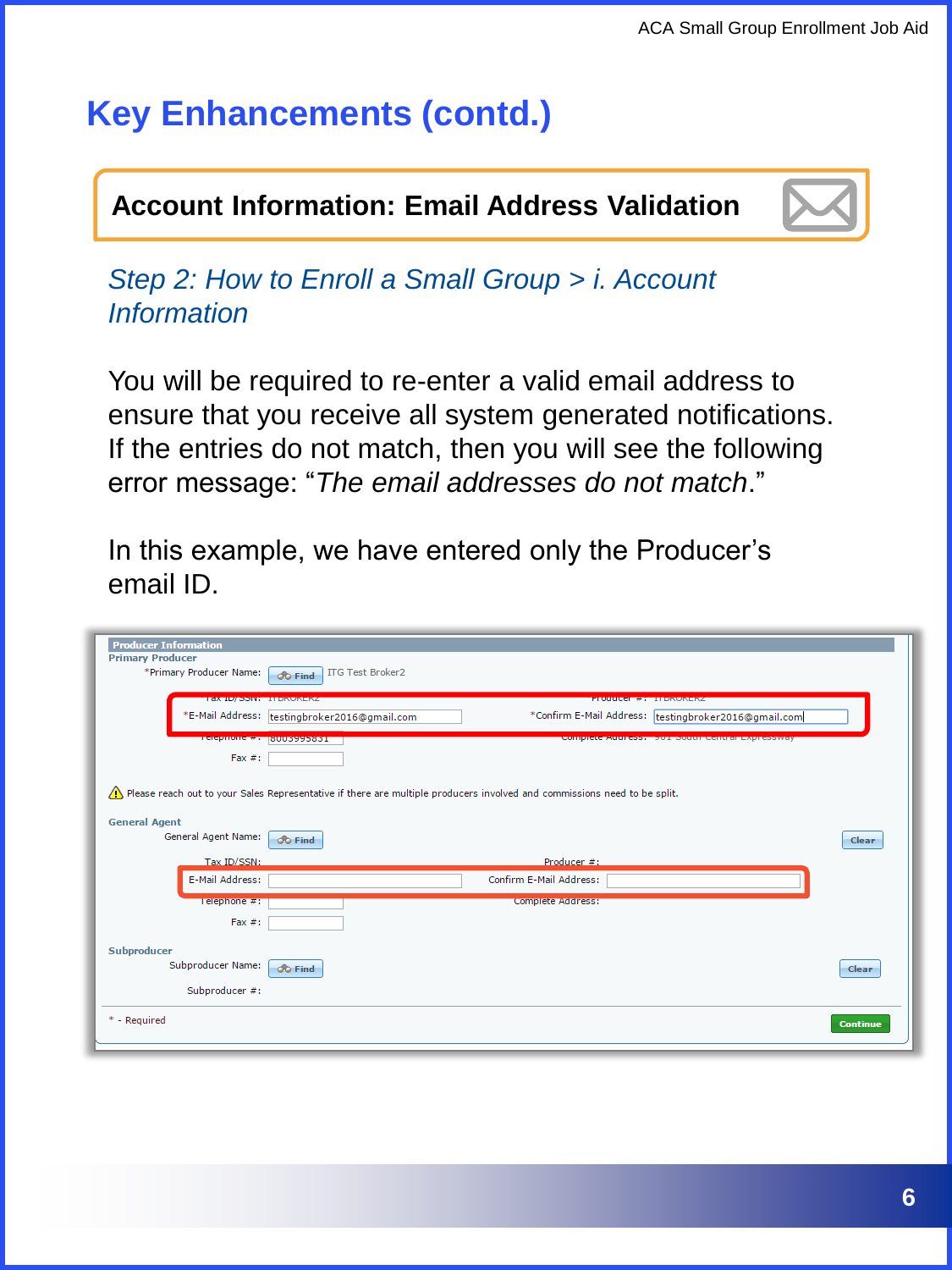### **Additional Information: Fields No Longer Captured**

#### *Step 3: How to Enroll a Small Group > ii. Additional Information*

The following fields will no longer be captured:

- o Is the company headquarters in Texas?:
- $\circ$  Is this an independent school district that is a large employer electing to participate as a small employer?:
- o Do all employees reside in Texas?:
- $\circ$  Is this a Public Entity Group?:
- o Will you have been without group coverage (uninsured) for at least two months prior to the requested Contract(s)/Policy(ies) effective date of coverage?:
- o Electronic Receipt of Certificate Booklets and Contracts?:
- $\circ$  Is Texas the state with the greatest number of employees eligible to enroll in this group plan?:

#### **Additional Information: Fields No Longer Captured**

#### *Step 3: How to Enroll a Small Group > ii. Additional Information*

The following fields will no longer be captured: **Complete If Group Currently Has Health Care Coverage:** 

- a. Paid-to-date with current carrier:
- b. Calendar year medical deductible amount:
	- o \$ Individual
	- o \$ Family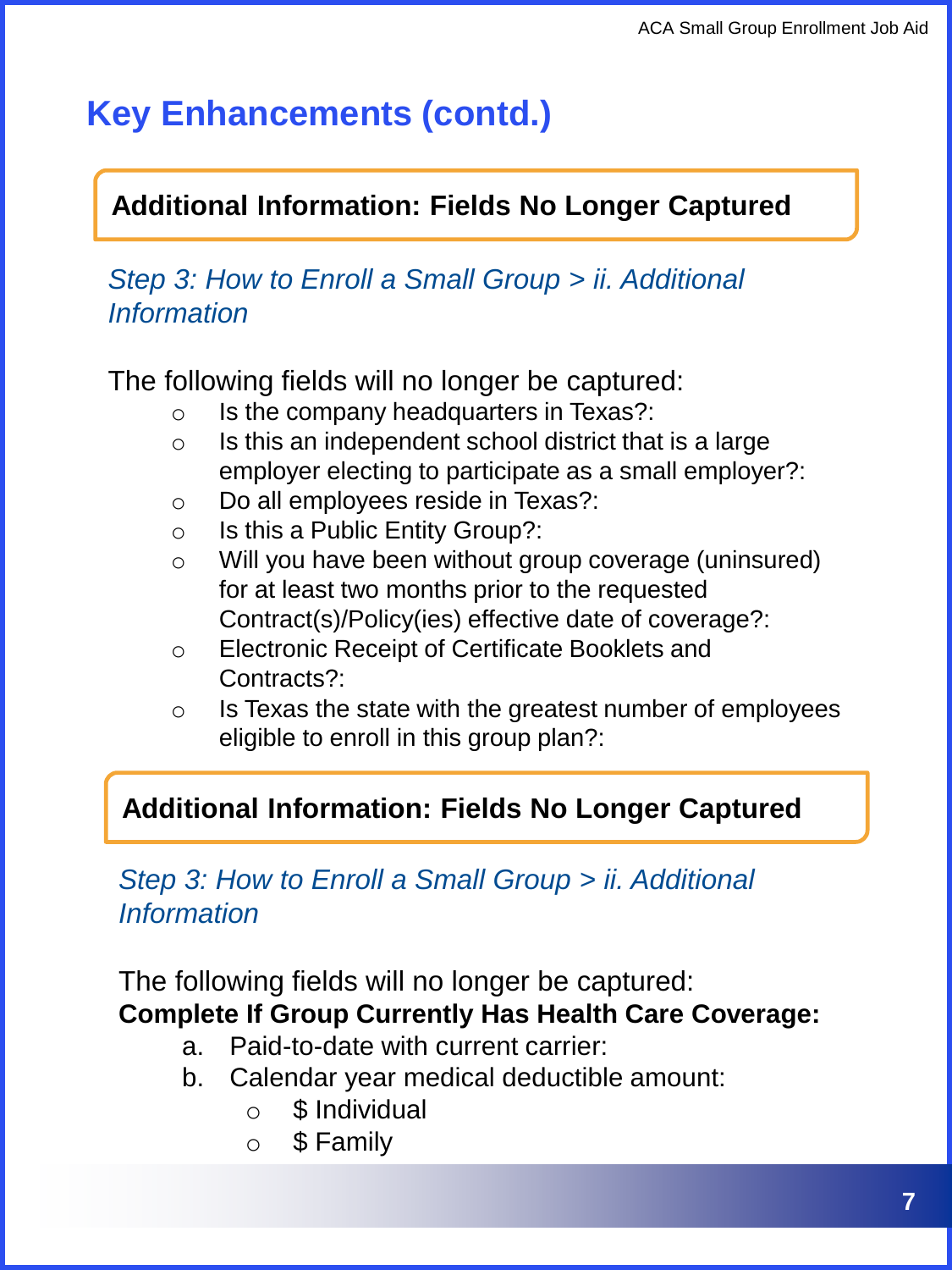#### **Additional Information: Current Health Carrier** "More Information Needed."

*Step 2: How to Enroll a Small Group > ii: Additional Information*

The **Current Health Carrier** is now available as a drop-down above the **Eligibility** section and will include the following values:

- o Aetna Health and Life Insurance Co.
- o Cigna Life Insurance Co.
- o Humana Insurance Co.
- o United Healthcare
- o Other
- o Unknown

It is a mandatory field. You will receive an error message, "Current Health Carrier is a required field", if you do not select a value in the drop-down.

This field is no longer available under the **Complete If Group Currently Has Health Care Coverage** section.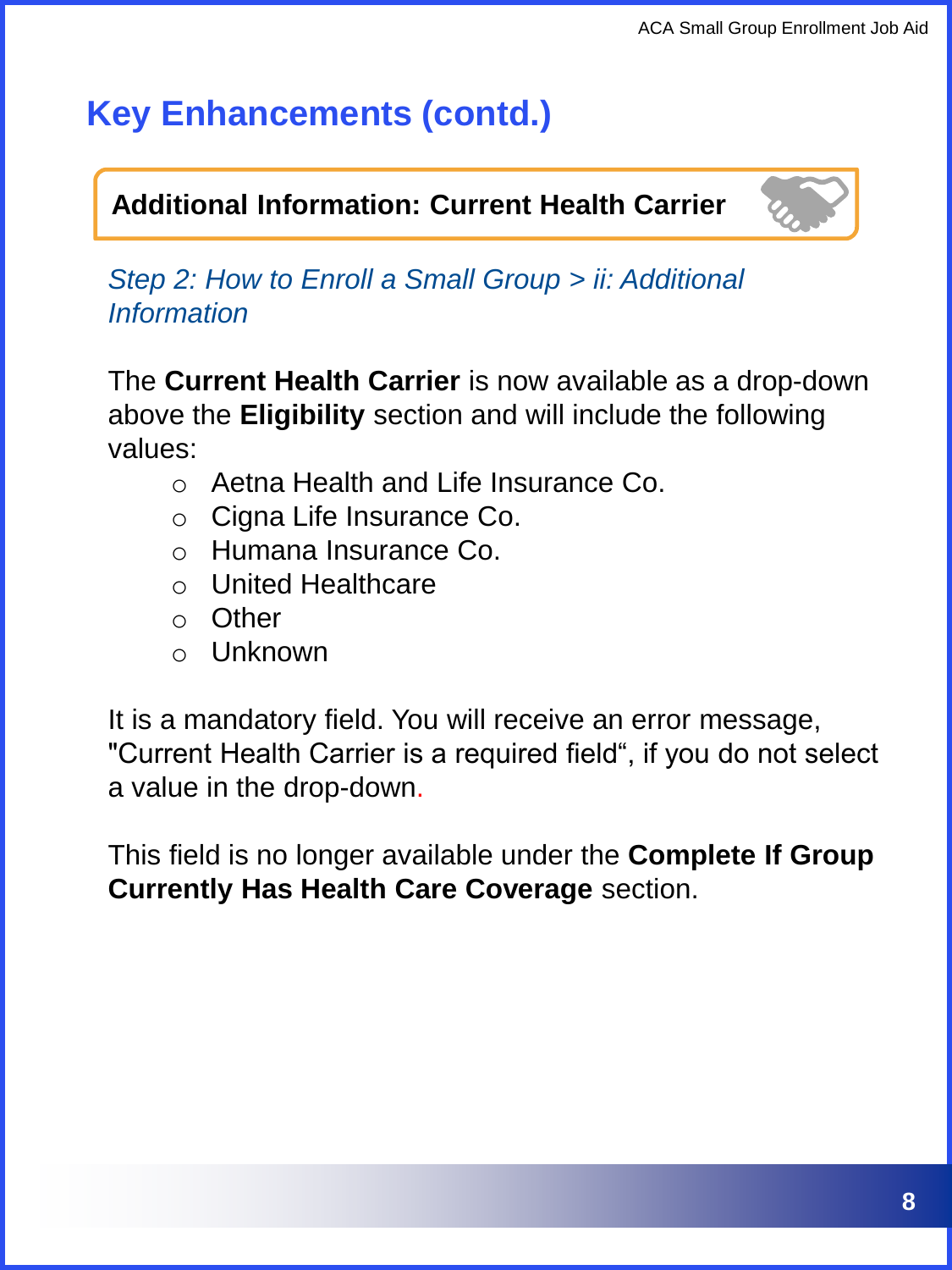### **Plan Selections: In-Vitro Plans**



*Step 2: How to Enroll a Small Group > iii: Plan Selections*

You can now compare the In-Vitro and without In-Vitro plans side-by-side on **Plan Selections** screen when **In-Vitro Coverage** is selected as "**Yes**". With this enhancement, you are able to compare the two plans and make an informed decision.

You will also view the static message pertaining to "with In-Vitro plans". There will be no change in the verbiage. You can now continue to view only "without In-vitro plan IDs" when In-Vitro Coverage is selected as "**No**".

| <b>Plan Selections</b>                                                                                                                      |                |                                               |                |           |                          |                            |                         |                         |                   |                           |
|---------------------------------------------------------------------------------------------------------------------------------------------|----------------|-----------------------------------------------|----------------|-----------|--------------------------|----------------------------|-------------------------|-------------------------|-------------------|---------------------------|
| <b>Previous</b>                                                                                                                             |                |                                               |                |           |                          |                            |                         |                         |                   |                           |
|                                                                                                                                             |                |                                               |                |           |                          |                            |                         |                         |                   | <b>Continue</b>           |
|                                                                                                                                             |                |                                               |                |           |                          |                            |                         |                         |                   |                           |
| Health <sup>O</sup> Yes <sup>®</sup> No                                                                                                     |                |                                               |                |           |                          |                            |                         |                         |                   |                           |
|                                                                                                                                             |                |                                               |                |           |                          |                            |                         |                         |                   |                           |
| In-Vitro Coverage: ® Yes ® No                                                                                                               |                |                                               |                |           |                          |                            |                         |                         |                   |                           |
| All Plans shown below are In-Vitro eligible.                                                                                                |                |                                               |                |           |                          |                            |                         |                         |                   |                           |
| Texas Department of Insurance mandates that the option to purchase In-Vitro Fertilization (IVF) be made available to applying groups.       |                |                                               |                |           |                          |                            |                         |                         |                   |                           |
| Employers have the option of accepting or declining the IVF benefits. If the IVF benefit is elected, significant rating impacts will apply. |                |                                               |                |           |                          |                            |                         |                         |                   |                           |
| <b>Blue Choice PPO Network</b>                                                                                                              |                |                                               |                |           |                          |                            |                         |                         |                   |                           |
|                                                                                                                                             |                |                                               | Office Visit/  | Coins     |                          | ER Copay <sup>*3</sup> /ER |                         | OP Surg                 | <b>Ped Dental</b> |                           |
| <b>Tn-Vitro Plan #</b>                                                                                                                      | Plan #         | Ded In/Out                                    | Specialist     | In/Out    | OPX In/Out               | Coins                      | IP In/Out               | In/Out                  | In/Out            | $Rx$ <sup>**</sup>        |
| <b>PPO Plans</b>                                                                                                                            |                |                                               |                |           |                          |                            |                         |                         |                   |                           |
| <b>Blue Platinum Plans</b>                                                                                                                  |                |                                               |                |           |                          |                            |                         |                         |                   |                           |
| P602CHC                                                                                                                                     | <b>P600CHC</b> | \$250/\$500                                   | \$25/\$45      | 80%/60%   | \$1250/\$2500            | \$300/80%                  | \$150/\$250 \$100/\$200 |                         | 70%/70%           | \$0/\$10/\$35/\$75/\$150  |
| o<br>P610CHC                                                                                                                                | <b>P601CHC</b> | \$1250/\$2500                                 | \$25/\$45      |           | 100%/100% \$1250/\$2500  | \$300/100%                 |                         | \$150/\$250 \$100/\$200 | 100%/100%         | \$0/\$10/\$35/\$75/\$150  |
| <b>Blue Gold Plans</b>                                                                                                                      |                |                                               |                |           |                          |                            |                         |                         |                   |                           |
| G602CHC                                                                                                                                     | G620CHC        | \$1250/\$2500                                 | \$20/\$60      | 100%/80%  | \$4500/\$9000            | \$300/100%                 | \$150/\$250 \$100/\$200 |                         | 70%/70%           | \$0/\$10/\$50/\$100/\$150 |
| G603CHC                                                                                                                                     | <b>G623CHC</b> | <b>≮1250/≮2500</b>                            | <b>430/450</b> | 80%/60%   | €3500/€7000              | <b>\$400/80%</b>           | NA/NA                   | NA/NA                   | 70%/70%           | <b>415/430/445</b>        |
| $\Box$<br>G604CHC                                                                                                                           | G622CHC        | \$1500/\$3000                                 | \$10/\$60      | 80%/60%   | \$3500/\$7000            | \$400/80%                  |                         | \$200/\$300 \$150/\$250 | 70%/70%           | \$0/\$10/\$35/\$75/\$150  |
| ō<br>GEOGCHC                                                                                                                                | G621CHC        | \$3125/\$6250                                 | \$25/\$50      | 100%/100% | \$3125/\$6250            | \$400/100%                 | NA/NA                   | NA/NA                   | 100%/100%         | \$10/\$40/\$60            |
| G609CHC                                                                                                                                     | <b>G617CHC</b> | \$1000/\$2000                                 | \$20/\$40      | 80%/60%   | \$3900/\$7800            | \$400/80%                  | NA/NA                   | NA/NA                   | 70%/70%           | \$15/\$40/\$55            |
| ō<br>G610CHC                                                                                                                                | G616CHC        | \$3000/\$6000                                 | <b>430/450</b> |           | 100%/100% \$3000/\$6000  | \$400/100%                 |                         | \$200/\$300 \$150/\$250 | 100%/100%         | \$0/\$10/\$50/\$100/\$150 |
| <b>Blue Silver Plans</b>                                                                                                                    |                |                                               |                |           |                          |                            |                         |                         |                   |                           |
| S601CHC <sup>11</sup>                                                                                                                       | <b>S610CHC</b> | \$2000/\$4000                                 | \$40/\$70      | 70%/50%   | \$6850/\$13700           | \$500/70%                  | \$250/\$350 \$200/\$300 |                         | 70%/70%           | \$0/\$10/\$50/\$100/\$150 |
| <b>S602CHC<sup>*1</sup></b>                                                                                                                 | <b>S611CHC</b> | \$2500/\$5000                                 | \$40/\$60      | 80%/60%   | \$6600/\$13200           | \$500/80%                  |                         | \$250/\$350 \$200/\$300 | 70%/70%           | \$0/\$10/\$50/\$100/70%   |
| <b>S604CHC</b>                                                                                                                              | <b>S607CHC</b> | \$3000/\$6000                                 | \$30/\$50      | 80%/60%   | \$6350/\$12700           | \$500/80%                  |                         | \$250/\$350 \$200/\$300 | 70%/70%           | \$0/\$10/\$50/\$100/\$150 |
| ō<br><b>S605CHC</b>                                                                                                                         | S608CHC        | \$3000/\$6000                                 | \$40/\$60      | 70%/50%   | \$6000/\$12000           | \$500/70%                  | NA/NA                   | NA/NA                   | 70%/70%           | \$20/\$40/\$60            |
| S615CHC                                                                                                                                     | SSOSCHC        | \$6000/\$12000                                | \$20/\$40      |           | 100%/100% \$6000/\$12000 | NA/100%                    | NA/NA                   | NA/NA                   | 100%/100%         | \$0/\$10/\$35/\$75/\$150  |
| ⊟<br><b>S616CHC</b>                                                                                                                         | S600CHC        | \$6000/\$12000                                | \$20/\$40      |           | 100%/100% \$6000/\$12000 | \$500/100%                 |                         | \$250/\$350 \$200/\$300 | 100%/100%         | \$0/\$10/\$50/\$100/\$150 |
| <b>Blue Bronze Plans</b>                                                                                                                    |                |                                               |                |           |                          |                            |                         |                         |                   |                           |
| B604CHC                                                                                                                                     | <b>B600CHC</b> | \$6850/\$13700                                | NA/NA          |           | 100%/100% \$6850/\$13700 | NA/100%                    | NA/NA                   | NA/NA                   | 100%/100%         | 100%                      |
| <b>HSA Plans</b>                                                                                                                            |                |                                               |                |           |                          |                            |                         |                         |                   |                           |
| <b>Blue Gold Plans</b>                                                                                                                      |                |                                               |                |           |                          |                            |                         |                         |                   |                           |
| <b>G605CHC</b>                                                                                                                              | <b>G619CHC</b> | \$3000/\$6000                                 | NA/NA          | 100%/100% | \$3000/\$6000            | NA/100%                    | NA/NA                   | NA/NA                   | 100%/100%         | 100%                      |
| <b>G608CHC</b>                                                                                                                              | <b>G613CHC</b> | <b><i><u><i><u>AODD/</u></i></u></i></b> 8000 | NA/NA          | 100%/100% | <b>\$4000/\$8000</b>     | NA/100%                    | NA/NA                   | NA/NA                   | 100%/100%         | 100%                      |
| <b>Blue Silver Plans</b>                                                                                                                    |                |                                               |                |           |                          |                            |                         |                         |                   |                           |
| <b>S603CHC</b>                                                                                                                              | <b>S612CHC</b> | \$2600/\$5200                                 | NA/NA          | 80%/60%   | \$4400/\$8800            | NA/80%                     | NA/NA                   | NA/NA                   | 70%/70%           | 90%/90%/80%/70%/60%       |
| S613CHC                                                                                                                                     | S609CHC        | \$5000/\$10000                                | NA/NA          |           | 100%/100% \$5000/\$10000 | NA/100%                    | NA/NA                   | NA/NA                   | 100%/100%         | 100%                      |
| <b>Blue Bronze Plans</b>                                                                                                                    |                |                                               |                |           |                          |                            |                         |                         |                   |                           |
| <b>B60SCHC</b>                                                                                                                              | <b>B633CHC</b> | \$6450/\$12900                                | NA/NA          |           | 100%/100% \$6450/\$12900 | NA/100%                    | NA/NA                   | NA/NA                   | 100%/100%         | 100%/NA/NA/NA/NA          |
| <b>B606CHC</b>                                                                                                                              | <b>B634CHC</b> | \$5000/\$10000                                | NA/NA          | 80%/60%   | \$6450/\$12900           | NA/80%                     | NA/NA                   | NA/NA                   | 70%/70%           | 90%/90%/80%/70%/60%       |
| B607CHC                                                                                                                                     | <b>B601CHC</b> | \$6000/\$12000                                | NA/NA          |           | 100%/100% \$6000/\$12000 | NA/100%                    | NA/NA                   | NA/NA                   | 100%/100%         | 100%                      |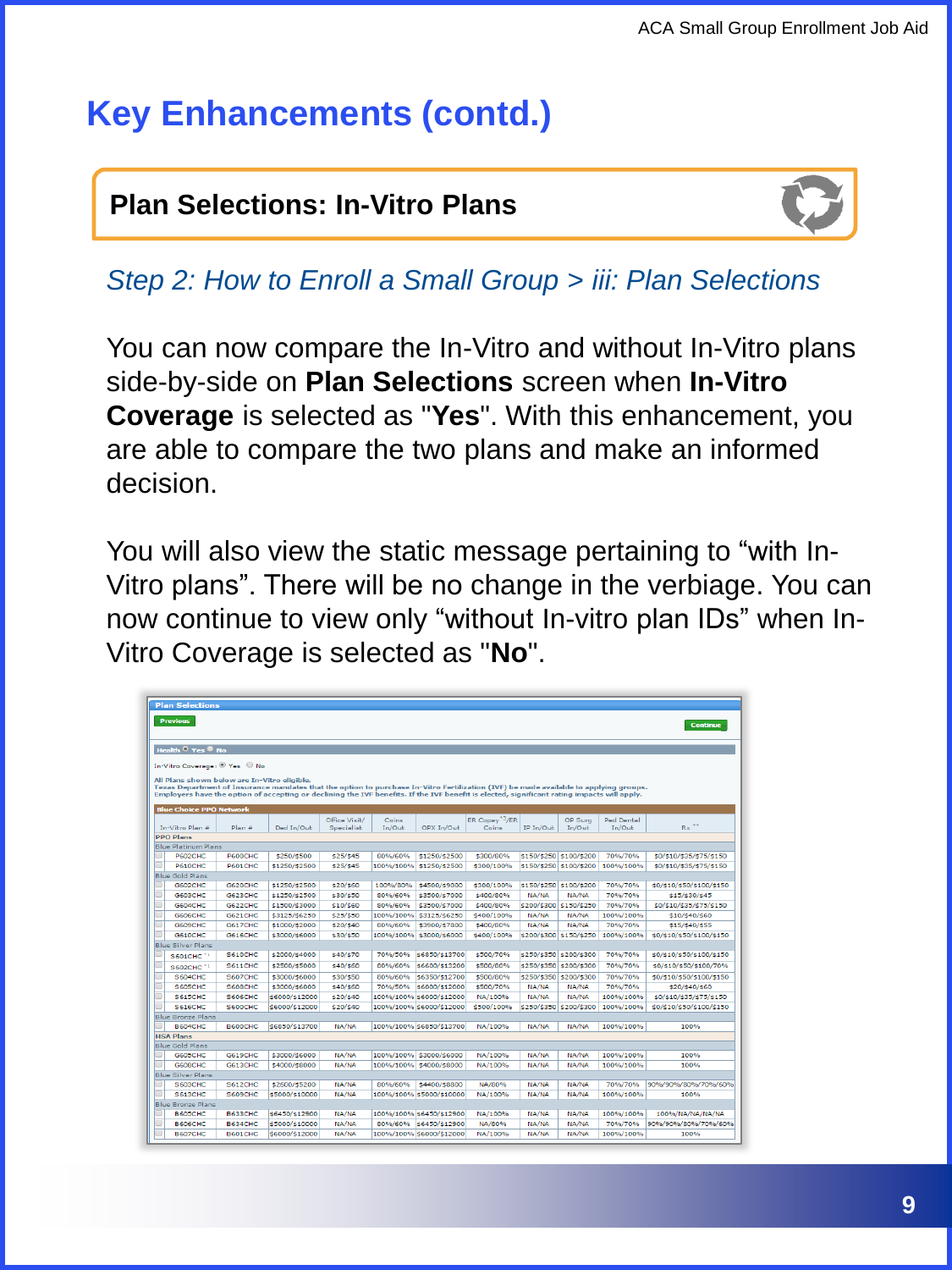#### **Member Census: Import Census**  $\boxed{=}$ "More Information Needed."

| 0.0.0 |  |
|-------|--|
|       |  |

### *Step 2: How to Enroll a Small Group > iv: Member Census*

To provide clarity when working with the Member Census Import file, additional details have been added to the "Import Census" pop up screen

- A new **Help** file is now available to review and download. This file includes information on proper formatting and expected values that may be needed in each column.
- Steps to properly download and save the import file.
- Clear definitions for the **Overwrite** or **Append** import file function
- Clarification for **Override and Import** upload option
- Legend key for warning and error symbols

| <b>Import Census</b>                                                                                                                                                                                                                                                                                                                                                                                                                                                                                                                                                         |
|------------------------------------------------------------------------------------------------------------------------------------------------------------------------------------------------------------------------------------------------------------------------------------------------------------------------------------------------------------------------------------------------------------------------------------------------------------------------------------------------------------------------------------------------------------------------------|
| Download the Census Import Template or view an example of a formatted import file. Please refer to the Help file for additional details regarding the Import Census spreadsheet.<br>Steps to save the Import Census Template:<br>1. Click on the Census Import Template link and Save the file on your desktop.<br>2. Open saved Census Import Template, from the saved location, and select the appropriate Division from the drop down options. Click Continue.<br>3. Save to your desktop.<br>4. The Census Import Template is now ready to input the census information. |
| Select File to upload: Choose File Census Impor-11-18.xlsm<br><b>Load File</b><br>A census already exists. Do you wish to overwrite or append to the existing census?<br>. Overwrite - This option will replace previously entered census information.<br>C Append - This option will add to existing census information                                                                                                                                                                                                                                                     |
| Note: "Override and Import" will upload the census ignoring the warning messages.<br><b>Override and Import</b><br>Cancel<br><b>@</b> Attention                                                                                                                                                                                                                                                                                                                                                                                                                              |
| Â                                                                                                                                                                                                                                                                                                                                                                                                                                                                                                                                                                            |
| ndicates Error Message<br>A indicates Warning Message                                                                                                                                                                                                                                                                                                                                                                                                                                                                                                                        |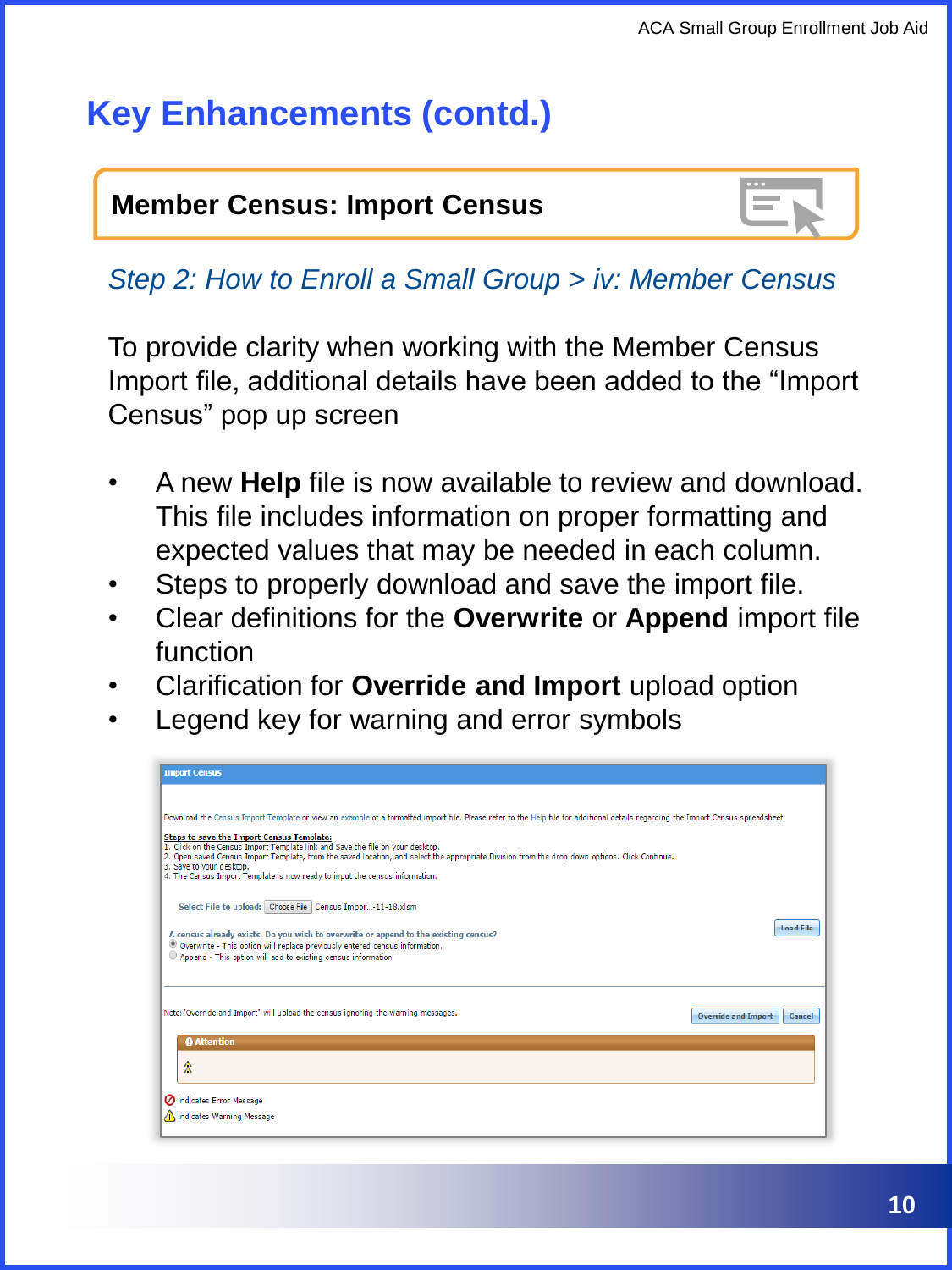### **Release for Enrollment: Composite Rate Billing Method Declaration Form**



*Step 2: How to Enroll a Small Group > vii. Release for Enrollment*

Beginning with January 2017 Effective Dates, the **Composite Rate Billing Method Declaration Form** will no longer be a required document to submit when you select 4-Tier Composite Billing as your Rating Method.

| <b>Documents Needed for Enrollment</b>                        |          |                        |  |
|---------------------------------------------------------------|----------|------------------------|--|
| * Employer Group Information (EGI) Form                       | Attached | (i) Signature Required |  |
| * Enrollment Application/Change Form                          | Attached | (i) Signature Required |  |
| * Wage & Tax Statement/Proof of Wages                         | Attached |                        |  |
| * Benefit Program Application (BPA) for New Small Groups 2-50 | Attached | (i) Signature Required |  |
| Affidavit of Domestic Partnership                             |          | (i) Signature Required |  |
| BenefitWallet Discovery Form                                  |          |                        |  |
|                                                               | Attached |                        |  |
| Composite Rate Billing Method Declaration Form                |          |                        |  |
| Dependent State Continuation of Coverage Form                 |          | (i) Signature Required |  |
|                                                               |          |                        |  |



*Step 3: How to Access and View Reports*

A new Electronic Funds Transfer (EFT) Detail report is available in the **Reports** tab. This report will capture the EFT information entered into the enrollment tool, if EFT was selected as the Binder Payment option. This report is informational only and is not required to be submitted as part of the enrollment process.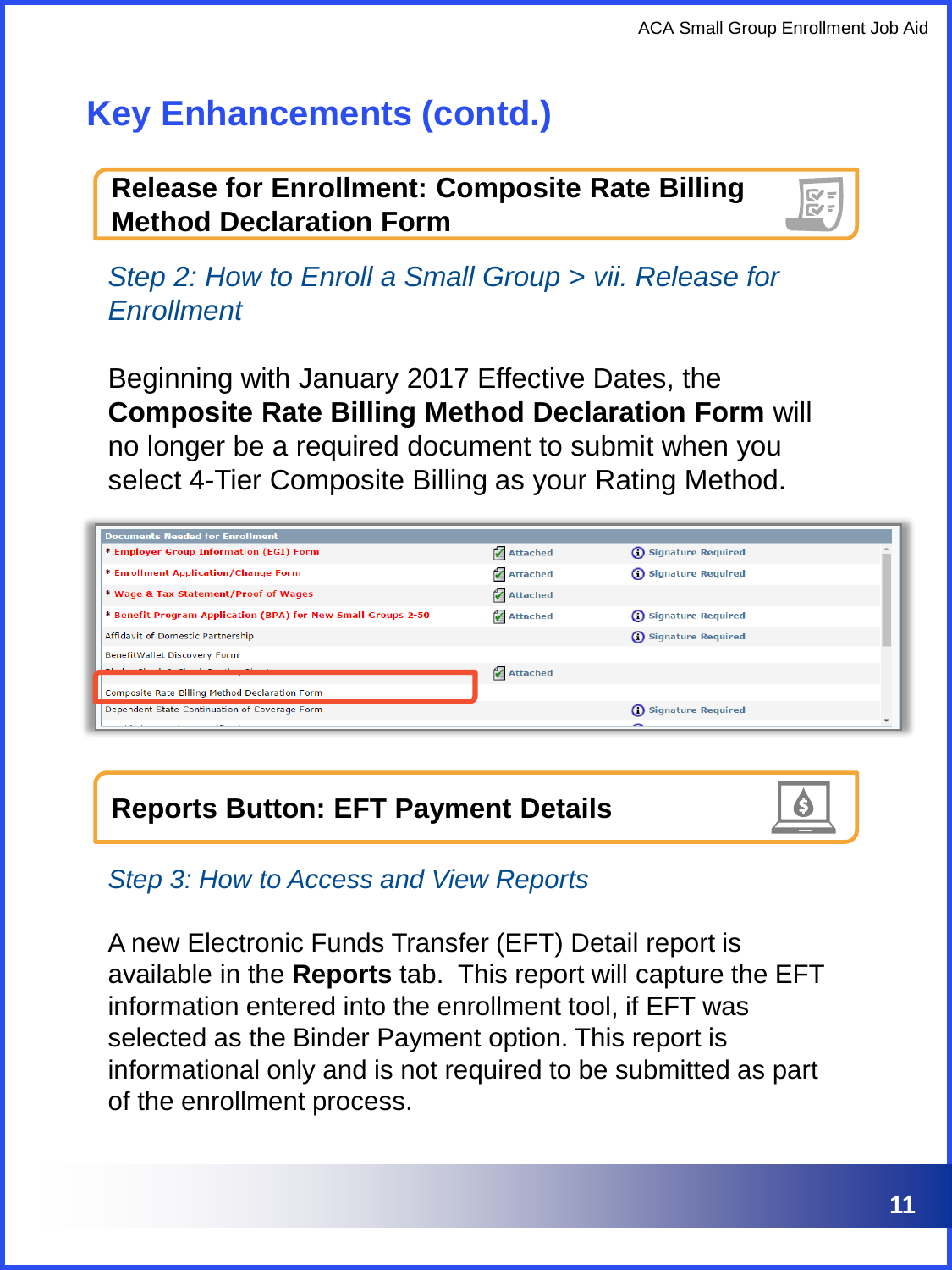#### $\Box$  on Rutton: More Information Required Entries "More Information Needed." **Log Button: More Information Required Entries**



*Step 4: How to Track and Manage Enrollment > More Information Required*

When alerted for a "*More Information Required*" request, you can now communicate directly with the assigned Underwriter by providing additional details pertaining to your case in the **Log**. Click the **Log** button, click **Add Entry**. Enter the details in the **Account Log** pop-up window. Click **Save**.

| <b>Account Log</b>                        |                                                               |                        |      |
|-------------------------------------------|---------------------------------------------------------------|------------------------|------|
|                                           | Account Name: TEST_TX_UG                                      | Account Number: 190797 |      |
| <b>Add Entry</b>                          |                                                               |                        |      |
| Subject:<br>Completed Documents Submitted |                                                               |                        |      |
| <b>Body:</b>                              | As per the email received, submitted the completed documents. |                        |      |
|                                           |                                                               |                        |      |
|                                           |                                                               |                        |      |
|                                           |                                                               |                        | Save |
|                                           |                                                               |                        |      |
| <b>Log Entries</b>                        |                                                               |                        |      |

| <b>Account Log</b>                                                                                                       |                        |
|--------------------------------------------------------------------------------------------------------------------------|------------------------|
| <b>Account Name: TEST TX UG</b>                                                                                          | Account Number: 190797 |
| <b>Add Entry</b>                                                                                                         |                        |
| <b>Log Entries</b>                                                                                                       |                        |
| Date: 10/10/2016 01:29:59<br><b>Type: Internal</b><br>Subject: Completed Documents Submitted<br>Added By: ITBroker2 Test |                        |
| Entry: As per the email received, submitted the completed documents.                                                     |                        |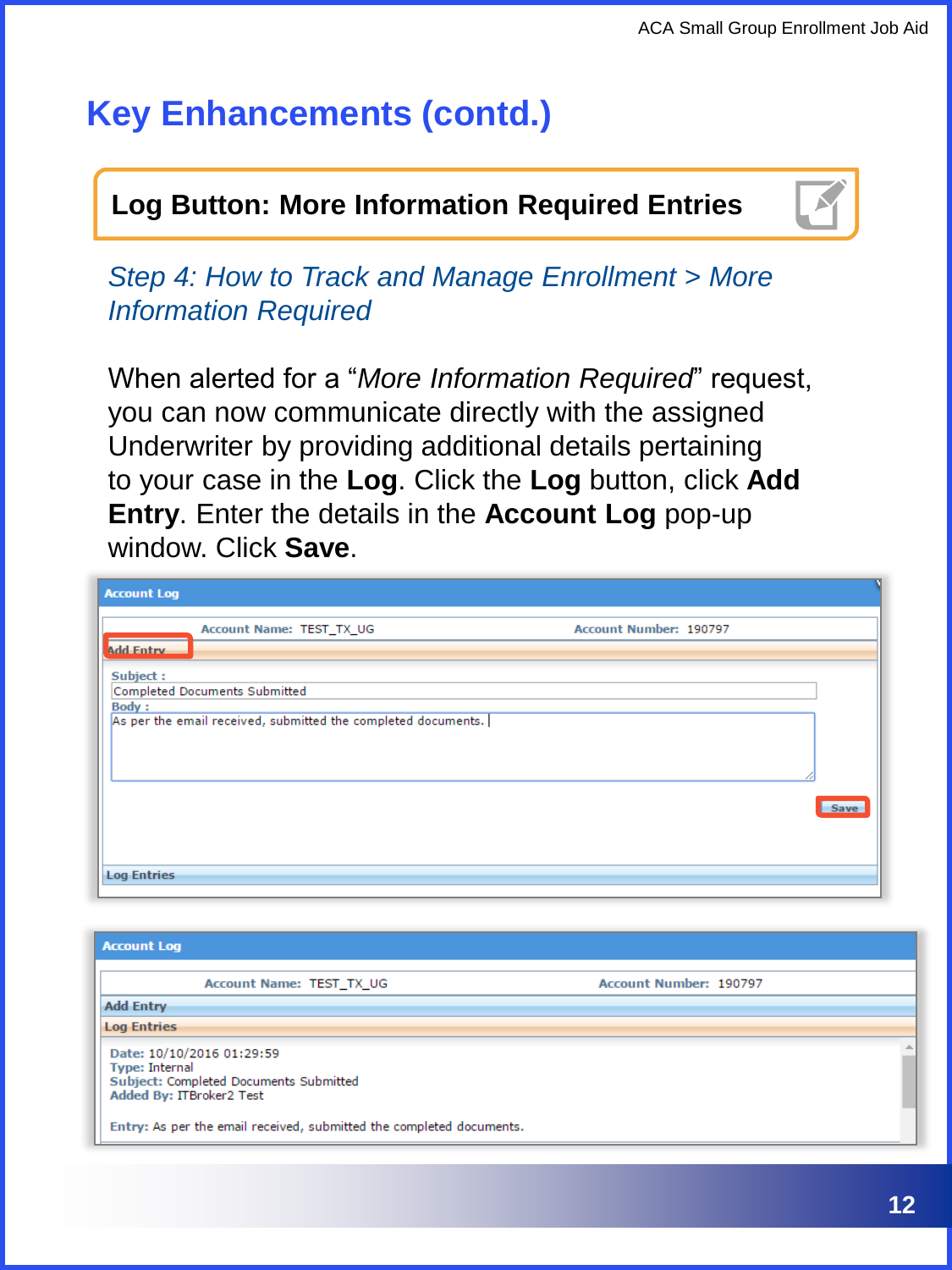### **More Information Required: Aging Alerts**



*Step 4: How to Track and Manage Enrollment > More Information Required*

The enrollment tool will now send automated email alerts for cases that have been aging in the "*Enrollment More Info Required*" status. These emails will be sent to the email address that was provided on the Account Information screen during the initial data entry. A reminder email will be sent on the  $3<sup>rd</sup>$ ,  $5<sup>th</sup>$  and  $7<sup>th</sup>$  day if the case has not been returned to Underwriting. The case will be autodiscontinued 60 days after the Effective Date if the case is not returned to BCBS.

#### **Aging Email Sample**

Blue Cross Blue Shield of Texas (BCBSTX) requires additional information to continue reviewing the small employer group coverage enrollment for TEST\_TX\_UG Case ID #13466. The case has been pended for 3 days and it needs your immediate attention in order to process it further. The following information needs to be updated or provided: · Missing/Incorrect/Incomplete Document (s) State filed proof of business - Incomplete Wage & Tax Statement/Proof of Wages - Incomplete Additional Notes: Incomplete Documents Please return to eSales ACA Small Group Enrollment to search for this Case ID and make the necessary updates Please do not reply to this email. For questions please call our service center at 800-399-5831 to coordinate resolution. **HCSC Company Disclaimer** The information contained in this communication is confidential, private. proprietary, or otherwise privileged and is intended only for the use of the addressee. Unauthorized use, disclosure, distribution or copying is strictly prohibited and may be unlawful. If you have received this communication in error, please notify the sender immediately at (312) 653-6000 in Illinois; (800) 447-7828 in Montana (800)835-8699 in New Mexico; (918)560-3500 in Oklahoma; or (972)766-6900 in Texas